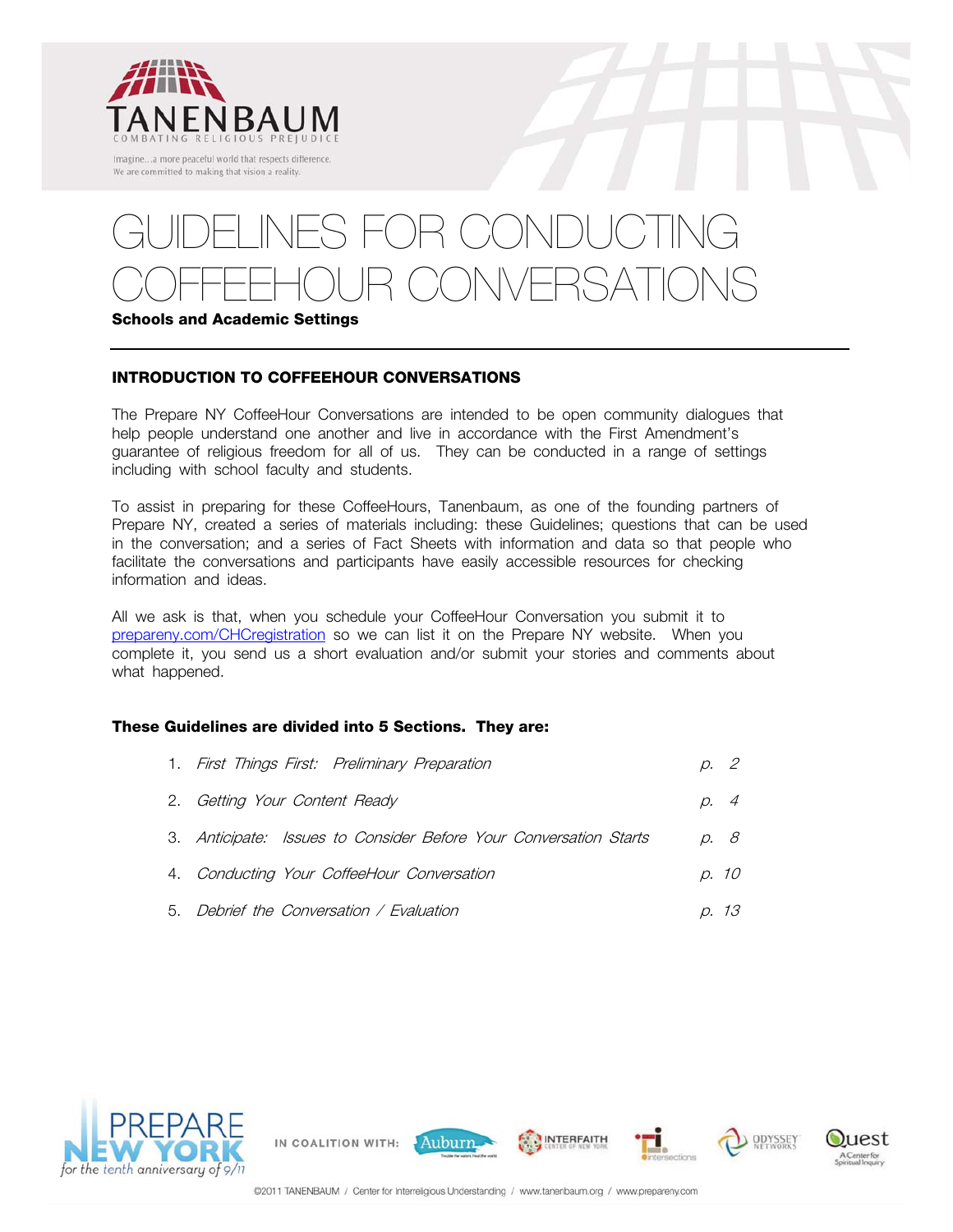# **FIRST THINGS FIRST: PRELIMINARY PREPARATION**

CoffeeHour Conversations often involve issues about which people have strong and differing perspectives. It is best when there is someone responsible for leading (or facilitating) the conversation and when the facilitator(s) and those organizing the conversation are prepared. Below are a few points that we encourage you to consider, before your CoffeeHour Conversation takes place:

### **1. IDENTIFY WHO WILL PARTICIPATE: SUGGESTED AUDIENCES FOR COFFEEHOUR CONVERSATIONS**

- A. Principals
- B. Teachers
- C. Faculty
- D. Counselors
- E. Teachers With Students
- F. 9/11 Commemorations at School

#### **2. THE TEAM**

- A. Your team consists of all the people with whom you are working to produce the CoffeeHour Conversation. You may want to have a brief meeting to outline each person's responsibilities.
- B. If two of you are co-facilitating your conversation, you may want to schedule some time before the conversation to clarify your mutual objective(s) for the session.

#### **3. TIME**

A. How long do you want your CoffeeHour Conversation to run? We recommend that you have at least one hour scheduled, though they can be planned for longer as well. If there's interest, you can *always* schedule another one!

#### **4. PREPARE AN AGENDA: SAMPLE AGENDA**

Here is a suggested agenda for conducting your CoffeeHour Conversation:

- A. Welcome
- B. Introductions/Icebreaker
- C. Create Ground Rules
- D. Show a Video like "We the People" (found on the Prepare New York website, www.prepareny.com)
- E. Review Selected Fact Sheet(s)
- F. Offer First Question and Conduct the Conversation
- G. Debrief the Conversation/Evaluation:
	- What insights did people have?
	- What actions will they take?
	- What additional information do they want?

And remember, please send Prepare NY your evaluations!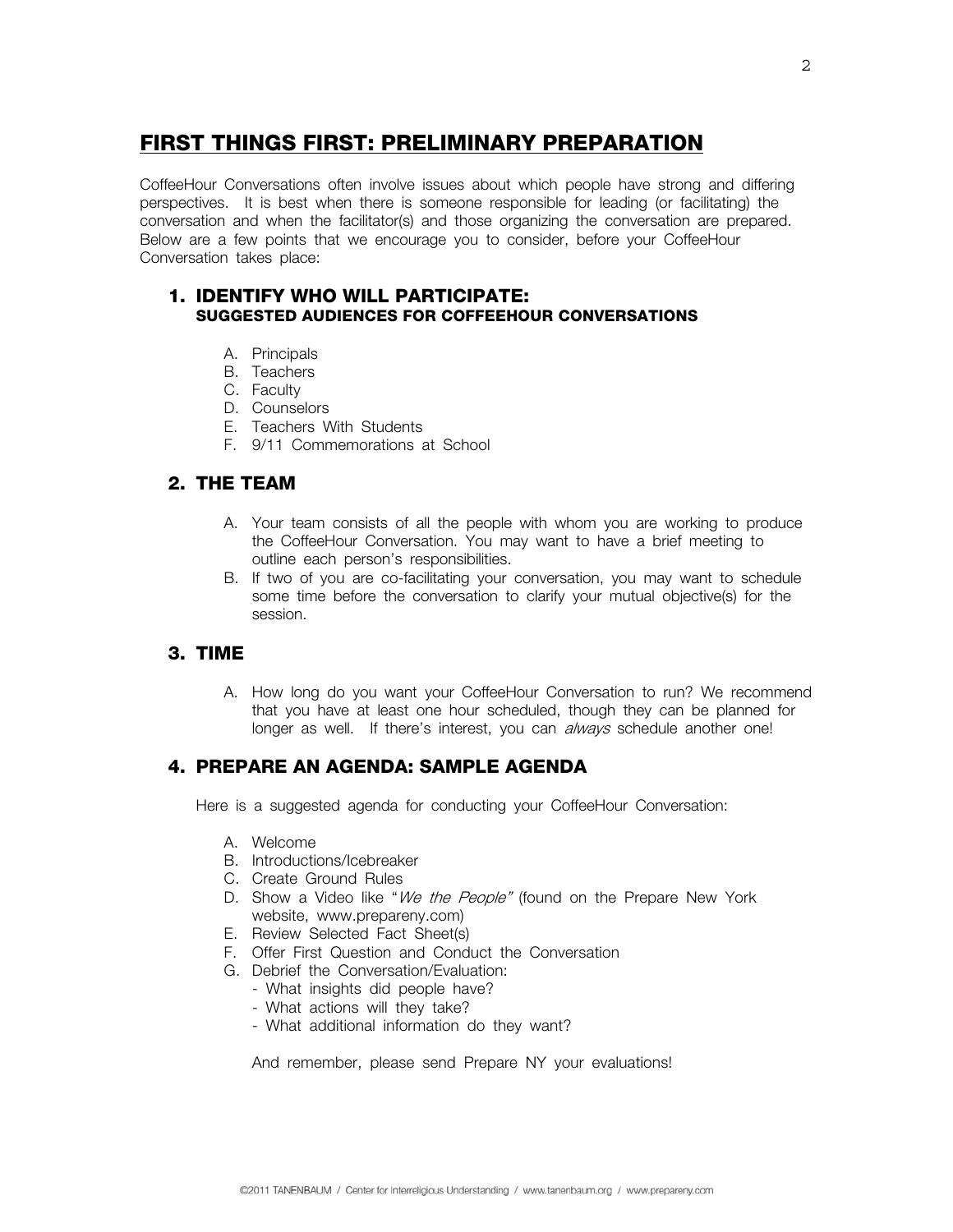#### **5. ASSESSING YOUR SUCCESS: OUTPUTS AND EVALUATIONS**

Before you conduct your CoffeeHour Conversation, consider how you would like to evaluate your session. We've included a sample evaluation form for your use. You can also consider the following:

- A. If you're working with your students, are there assignments you'd like them to work on?
- B. If you're working with your colleagues, would you like to develop an action plan for addressing difference(s) in your school?

Another evaluation tool might be to ask the participants in your CoffeeHour Conversation the following questions:

- A. What are three things you learned today?
- B. What are two things you want to know more about?
- C. What is one action you can commit to taking to foster respect across differences, including religious differences?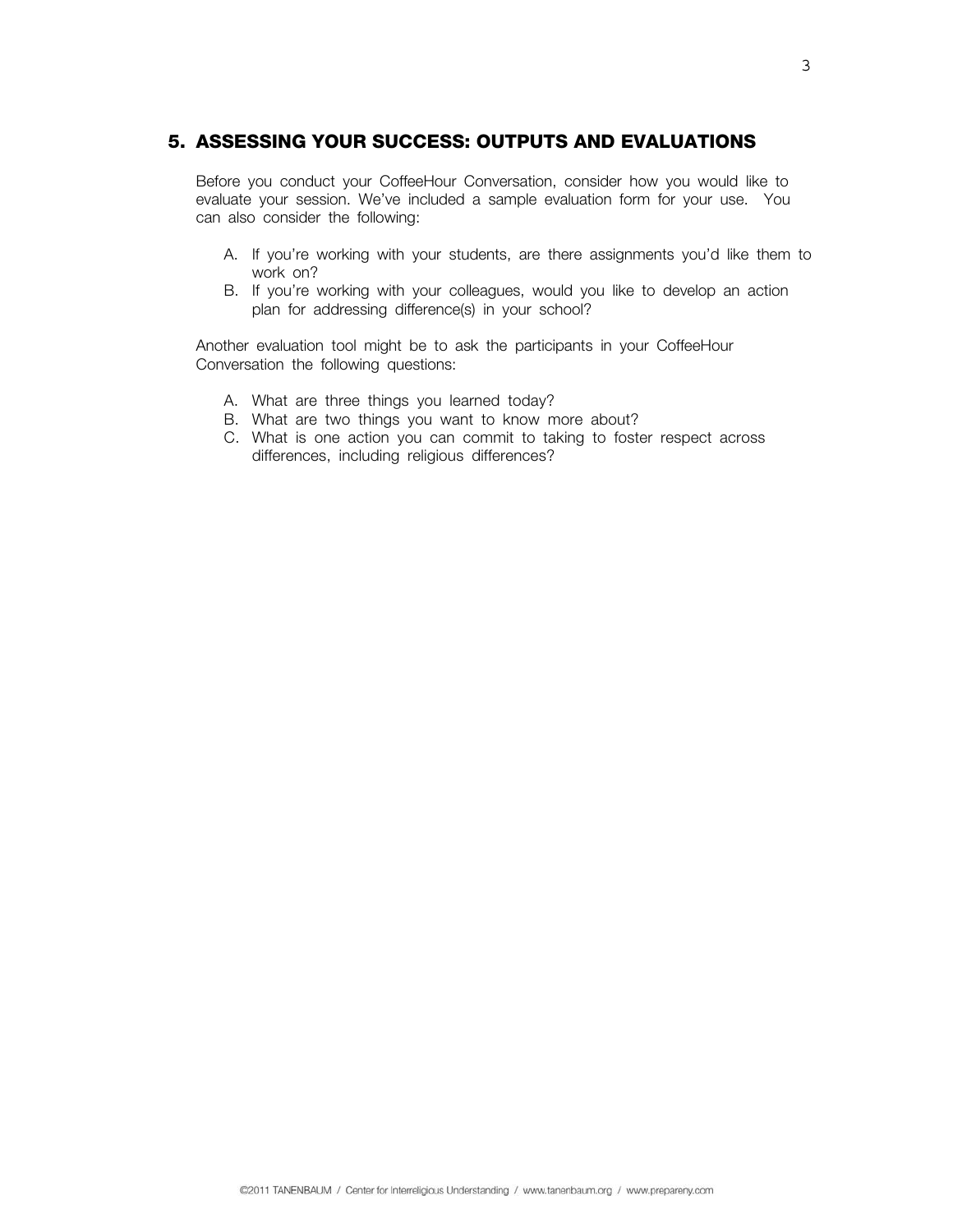### **GETTING YOUR CONTENT READY**

#### **1. PLANNING FOR THE PARTCIPANTS / STUDENTS**

When planning, anticipate potential challenges. One way to do this is to think through some questions and challenging issues you may encounter, such as:

- A. Why is this group within the school/ this teacher with his/her students hosting a conversation?
- B. Who are the participants you might you expect? (age, background, number of attendees)?
- C. What are some challenges or particular issues that might come up in your conversation? (especially those that relate to the specific climate in which it is being held—Is there any history or are there any patterns of bias, bullying, harassment, discrimination?)
- D. How diverse is the participant group?
- E. Have there been any more recent incidents of bullying, bias, discrimination, intimidation and/or harassment at the school?

#### **2. REVIEW YOUR RESOURCES**

Make sure you've made time to personally review all of the resources you are planning to use (i.e, videos, Fact Sheets, and questions).

- A. Plan/brainstorm how you plan to run the conversation beforehand, but don't plan so rigidly that there is no room for the conversation to flow naturally.
- B. Review the Questions for your target audience (and others if they seem appropriate) and select the question(s) on which you want to focus.
- C. Review the Fact Sheets that provide information and background that informs thinking on the question(s) you plan to cover. Some things to consider when planning:
	- 1. How will you begin?
	- 2. What exercises and questions will you include that get participants engaging with one another directly?
	- 3. How will you call on people to participate and how will you manage time?
	- 4. How will you end the conversation?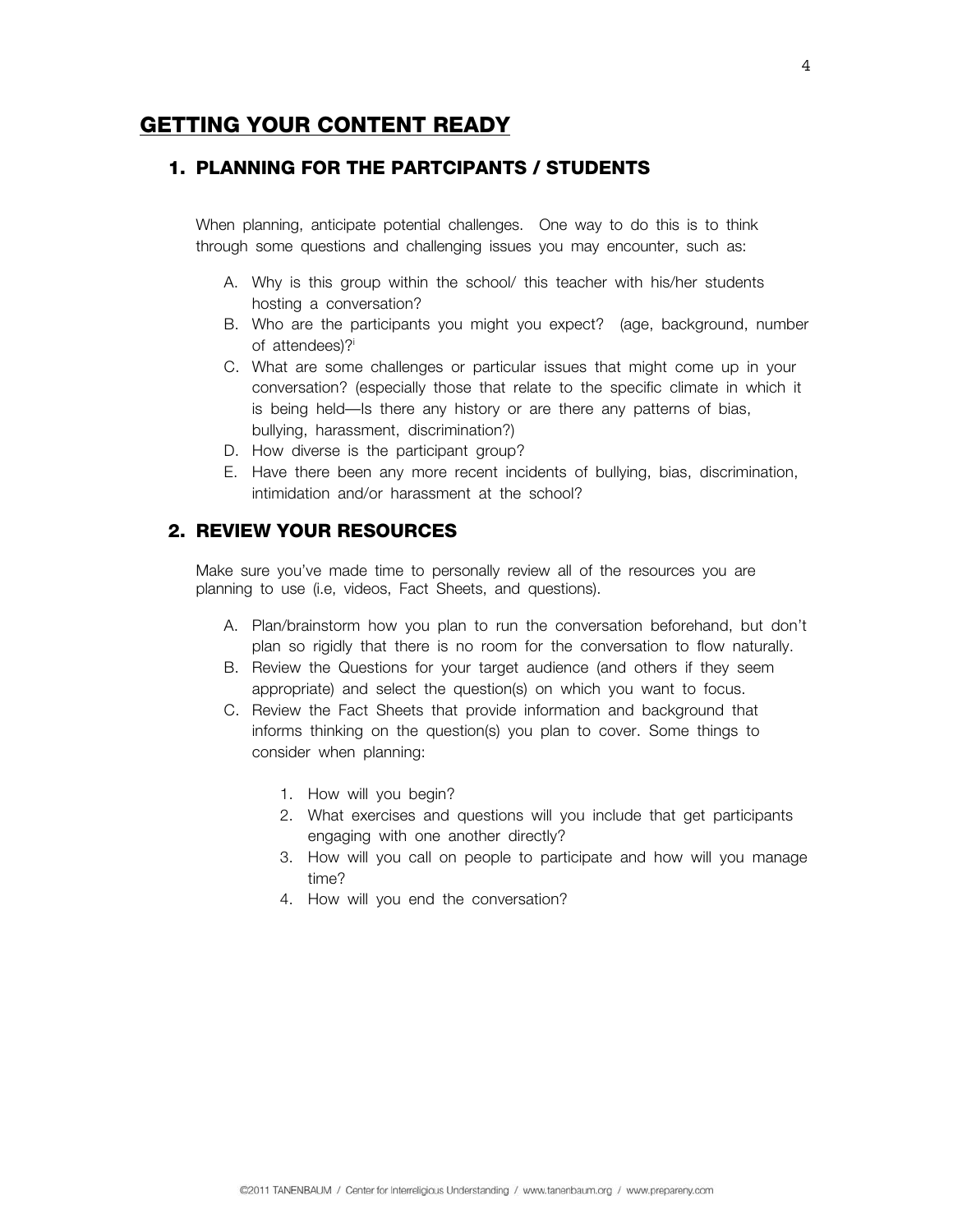#### **3. MATERIALS**

Among the materials you may find useful for your conversation are:

- A. Suggested Questions
- B. Fact Sheets
- C. Name Tags
- D. An Agenda
- E. Different Colored Markers
- F. Flip Chart Paper and Easel
- G. Pens
- H. Blue Books or Note Paper
- I. Index Cards

#### **4. PREPARING THE ICEBREAKER**

To open a CoffeeHour Conversation, it is useful to start with an icebreaker to get people engaged. We offer the following as possible conversation starters with colleagues and/or students (depending on student age and grade). You can also design one of your own (you know your colleagues and students best!).

- A. Ask participants to define some or all of the following terms on index cards. Then, in pairs, have them share their definitions and discuss them. You can debrief some of what they learned with the whole group before moving on.
	- 1. Islamophobia
	- 2. Anti-Muslim sentiment
	- 3. Prejudice
	- 4. Phobia
	- 5. Anti-Semitism
- B. Divide the group into pairs or groups of four, and ask people to answer the question – "Where were you on 9/11?"
	- 1. Show the film clip "We the People," which is available on the Prepare New York website. Ask participants to share their immediate reactions.

#### **5. SUGGESTED USES FOR FACT SHEETS**

The Fact Sheets have been designed to provide factual information on some of today's most pressing issues. The Fact Sheets have also been designed to provide background information for the CoffeeHour Conversation. They can be used in a variety of ways for your CoffeeHour Conversation and beyond: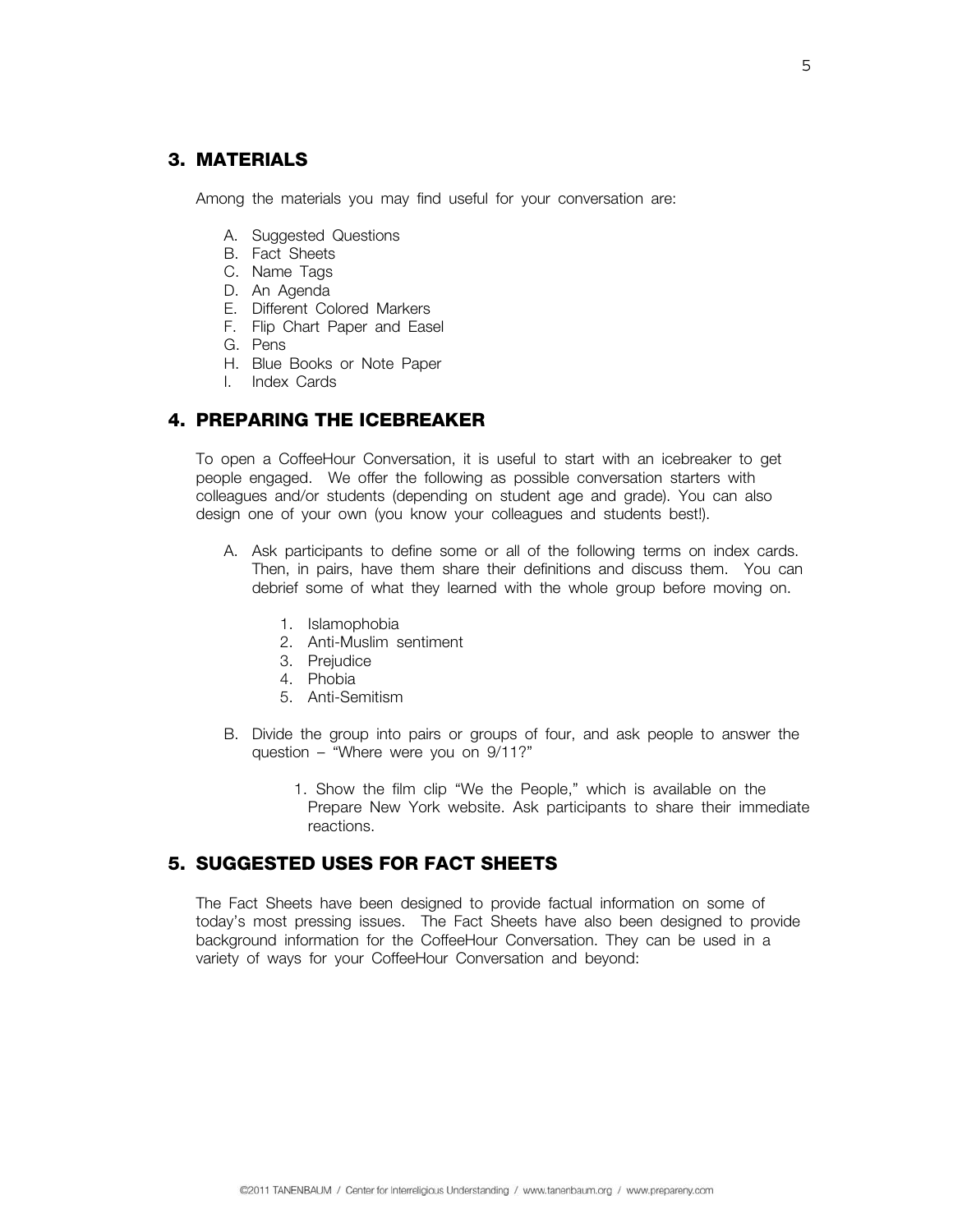With students:

- A. Have students review a Fact Sheet and create questions for understanding using the Understanding by Design pedagogical model.
- B. Create quizzes for students based on the information presented in the Fact Sheet.
- C. Ask students to create a "Know/Don't Know/Want To Know" chart for one of the Fact Sheets.
- D. Use Fact Sheets to inform a student debate on a particular issue.

With colleagues:

- A. Review a Fact Sheet at a departmental meeting for use in content area.
- B. Review a Fact Sheet and make recommendations on further research students can do.
- C. Create a "K/DK/WTK" sheet for yourself.

#### **6. GROUND RULES FOR ESTABLISHING AND MAINTAINING A RESPECTFUL ENVIRONMENT**

No matter your level of experience as an educator, there are a few things that are important to remember about leading a conversation with your students and/or colleagues. The topics you will engage in with your students or colleagues are deeply personal. For many people, talking about September 11, Islam, people of other faith traditions or American identity can be very challenging; depending on the person, it can even be painful. Creating and maintaining a safe space throughout the conversation allows each person to express his or her thoughts, while respecting the thoughts of others. Everyone may not come to agreement at the end of the conversation. Your job as the facilitator of the CoffeeHour Conversation is to create and maintain an environment where everyone can talk about what's important to them on these topics – even if you strongly disagree with someone's perspective.

Below are a few steps to help you establish a safe environment for your CoffeeHour Conversation:

#### Create Ground Rules

- A. It's important that the creation of the Ground Rules involve the participants. You can start by saying, "We're going to create Ground Rules for the conversation we're going to have about \_\_\_\_\_\_\_\_\_\_\_\_. We want everyone to feel comfortable/safe to share what's important to them about the topic. What are some of the actions or behaviors that let you know that it's safe to share your thoughts?
- B. Solicit answers from the group and note them on chart paper. Ask questions about anything that seems unclear to you. Use reframing to make sure that each person is understood (i.e., What I hear you saying is \_\_\_\_\_\_?)
- C. We recommend that the following be included as part of your Ground Rules. If you don't hear one of these or another that you think is important to the success of the conversation, offer it as a suggestion:
	- 1. Listen when others speak (i.e., not busy planning your response) 2. Participate fully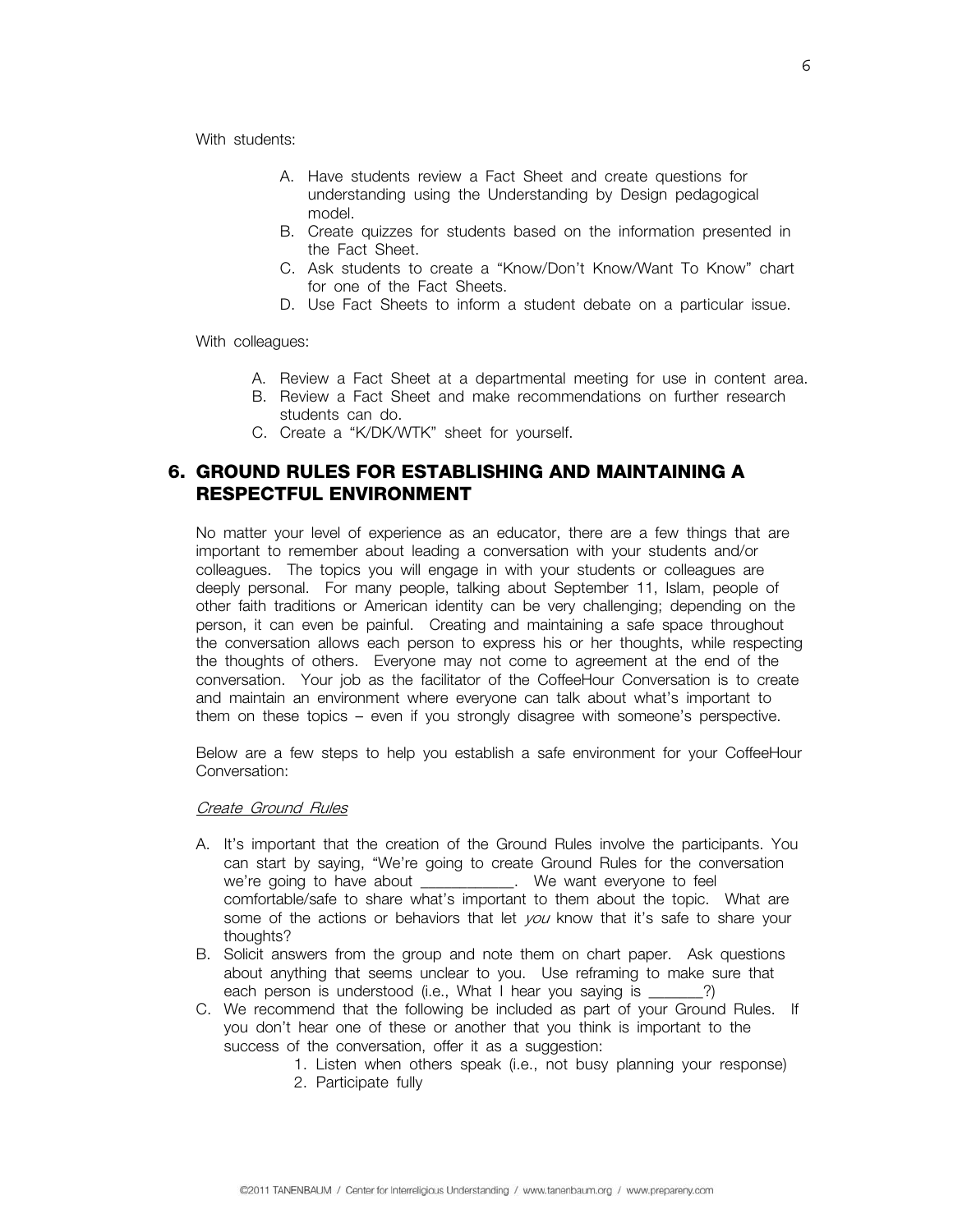- 3. Keep an open mind (i.e, assume you can learn from everyone in the room)
- 4. Consider different points of view
- 5. Listen/Participate from what's important to you
- 6. Use "I" language (we can only speak for ourselves, not for a group)
- 7. "One mic" One person speaks at a time
- 8. Confidentiality It may be very important for participants to know their opinions will not be shared broadly.
- 9. Everyone has a chance to speak
- 10. Use positive language (no cursing, slurs, or accusatory language)
- 11. Be respectful toward one another
	- A. Note to facilitator: We all have very different ideas of what conduct actually connotes respect. Keep in mind that the people participating in your CoffeeHour conversation may have divergent ideas about respect. A tool that may be worthwhile is to ask participants to consider the following questions, as you go through the conversation:
		- 1. What does respect look like?
		- 2. What does it sound like?
		- 3. What does it feel like?
- D. Ask for and make sure there is verbal agreement to the Ground Rules before you proceed with the conversation.

#### **7. "THE THREE RULES OF RELIGIOUS UNDERSTANDING"**

If your CoffeeHour conversation addresses religion, the religious beliefs of colleagues, or perhaps the religiosity of students, you may consider including these guidelines. At the very least, the facilitator can familiarize themselves with these rules in preparing for the CoffeeHour conversation.

At a press conference in 1985, Dr. Krister Stendahl, a Bishop of Stockholm, responded to vocal opposition to the building of a temple there by The Church of Jesus Christ of Latter-day Saints. He laid down three rules, which have been used across the globe to guide dialogues involving religion and topics that address faith. They can prove useful in creating and maintaining context for respectful conversations as part of your Ground Rules:

- A. When you are trying to understand another religion, you should ask the adherents of that religion and not its enemies.
	- 1. Note: No one can speak for an entire faith tradition. It is important for each person to speak from his/her own perspective about the practices or beliefs of their tradition. Encourage participants to speak from the first person and use "I" language as described above.
- B. Don't compare your best to their worst.
- C. Leave room for "holy envy."
	- 1. By this, Stendahl meant that you should be willing to recognize elements in the other religious tradition or faith that you admire and that you wish could, in some way, be reflected in your own religious tradition or faith.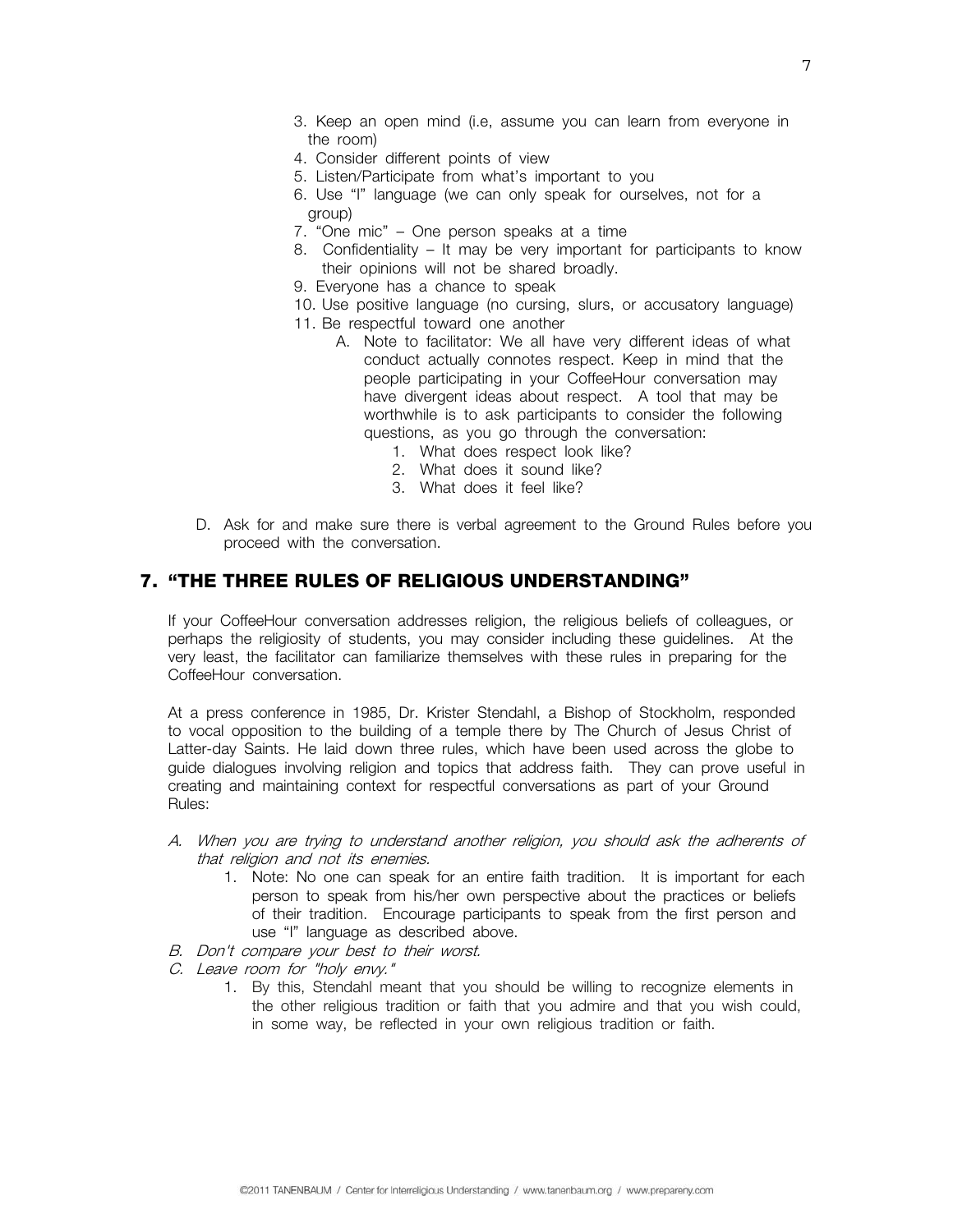# **ANTICIPATE: ISSUES TO CONSIDER BEFORE YOUR CONVERSATION STARTS**

CoffeeHour Conversations may be difficult for students and colleagues for a host of reasons. Some include:

- A. Their own cultural and religious beliefs about others.
- B. The participant is a veteran or has a family member who is a veteran.
- C. The participant has misinformation about Muslims, Islam or other religious groups.
- D. The participant has a family or community member, who lost his/her life on 9/11.
- E. The participant was personally and deeply impacted by the events of 9/11.

#### **1. HERE ARE SOME STRATEGIES TO HELP YOU MANAGE THE RANGE OF EMOTIONS THAT MAY ARISE ON ANY OF THE TOPICS FOR DISCUSSION:**

- A. Refer back to and remind everyone of the Ground Rules that they all accepted for interacting with each other and maintaining a safe space. If necessary, ask them to abide by them.
- B. Periodically remind the group of the objectives and hopes for the conversation (see Conducting Your CoffeeHour Conversations); ask everyone to offer ideas and comments toward meeting that goal/purpose.
- C. Acknowledge all expressions with "Thank you." You don't have to agree with everyone. Your role is to maintain the environment of respect.

#### **2. NUMBER OF QUESTIONS**

In our experience, these issues generate a lot of interest and people often have a lot to contribute. However, you want to have a focused conversation with your students and/or colleagues. We recommend that you choose three questions that you would really like to discuss. Of those three questions, choose the one that you feel would provide the most value for your students and/or colleagues. If you're not able to get to the other two questions, you might consider conducting another conversation.

#### **3. DIFFICULT PARTICIPANTS**

It is important to maintain the safety of the experience for everyone participating (i.e., everyone should feel free to participate, even when they hold a minority or unpopular position and should be treated with the same respect as people who hold majority or popular positions). If a participant becomes unwilling to follow the Ground Rules and participate in the conversation in a constructive manner, consider the following actions:

- A. Directly ask the participant if s/he will follow the Ground Rules from that point forward. If the participant cannot or will not agree, ask the individual to stop participating. You can invite him/her to participate at another time.
- B. Ask the group how they would like to handle the situation. Are there any requests the group can make of the person?
- C. Say to the students or your colleagues, "We had an agreement of how this conversation was going to go. It does not seem to be going in that direction any longer. What would you like to do?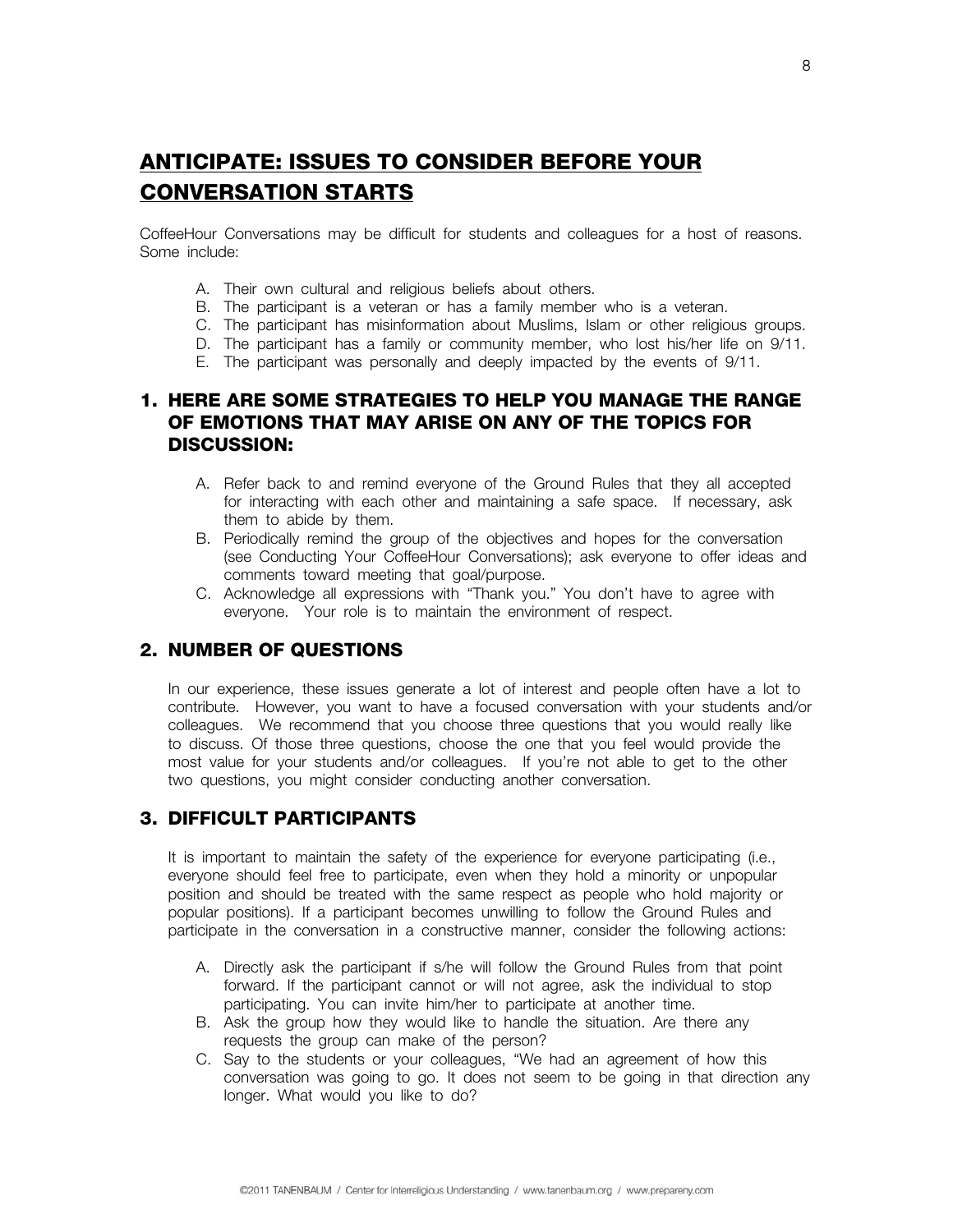D. As a last resort, you can end the session.

Here are some additional helpful tips:

- A. When someone shares an emotional and/or personal experience, quickly redirect his or her comments back to the shared ideas of the group, to information on fact sheets or to the established hopes and goals of the conversation.
- B. Respectfully redirect someone who is dominating the conversation. Ex: "I know a lot of people think about it the way you do. Does anyone see it differently?" OR "You're contributing a lot to our discussion. There are a few people we haven't yet heard from. What questions do others have? What do others make of [this question]?"
- C. Acknowledge and name the tension: if someone makes an offensive or aggressive comment, don't ignore it. Acknowledge that the topic can be/is emotionally-charged for many reasons and that we come to it with different perspectives—all the more reason to talk about it as a community and with respect.
- D. Be direct and genuine. When you ask a participant a question, be sure it reflects authentic curiosity and isn't a challenge in disguise.<sup>ii</sup>

#### **4. RESPONDING TO HARD QUESTIONS ABOUT ISLAM OR RELIGION**

The topics for the CoffeeHour Conversations can begin with people talking about stereotypes and misconceptions about events and/or people. The Fact Sheets provide useful, vetted information on a range of topics. Familiarize yourself with the Fact Sheets that are related to the question you have chosen to discuss. They will provide data for your responses. Below are some immediate answers you can use, if tensions arise around Islam or Muslims:

- A. "There is diversity within Islam just as there is diversity within many traditions. Is there a particular belief system within Islam you are speaking about?"
- B. "These things (abuse of women, etc.) happen in places where Islam is practiced and are based on particular interpretations…there are different practices across and within religions and within Islam."
- C. Name specific instances of current anti-Muslim sentiment and its impact on individuals.
- D. Give examples of similar "hard" issues from other religious traditions.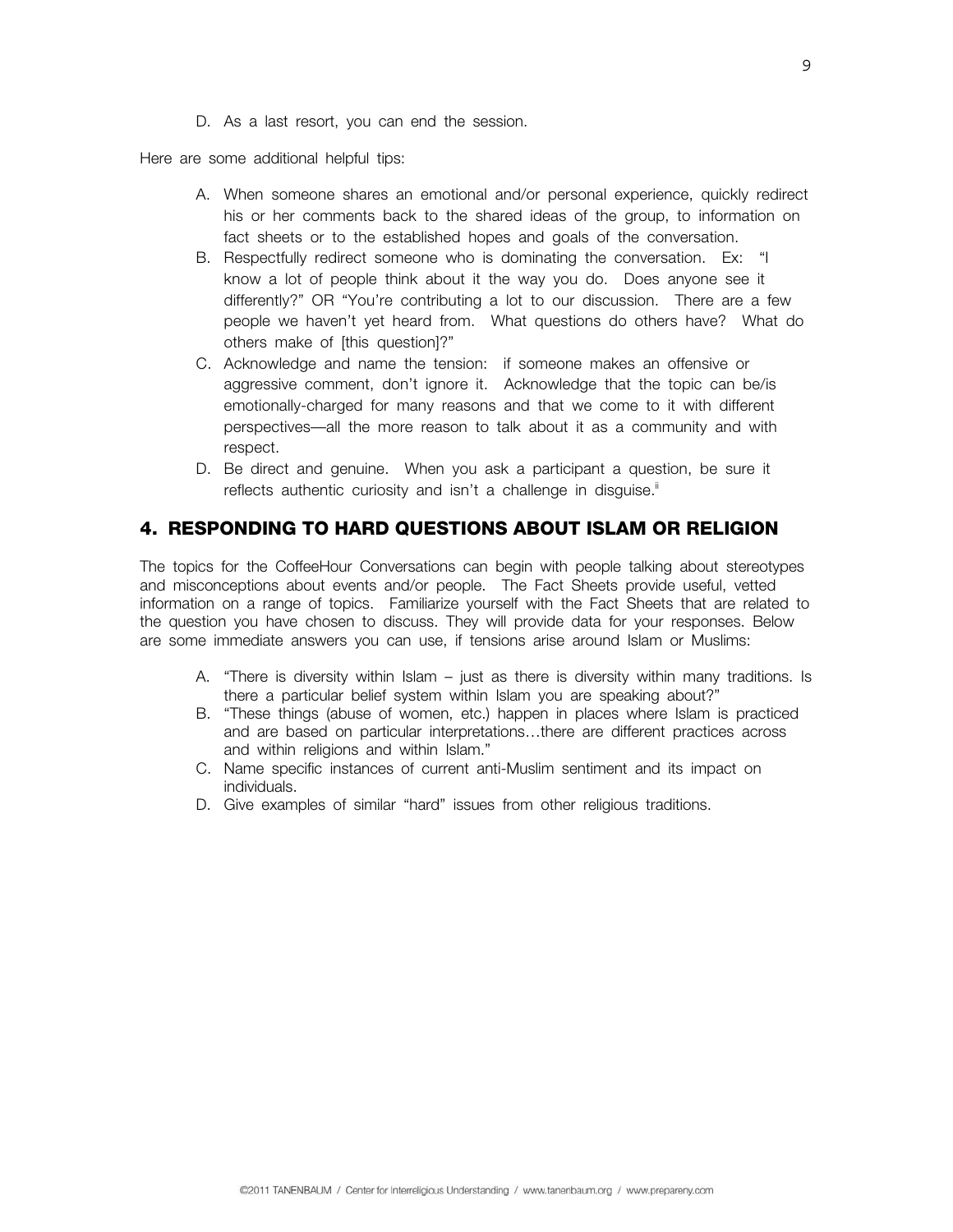# **CONDUCTING YOUR COFFEEHOUR CONVERSATION**

#### **1. PHYSICAL SPACE**

- A. It is preferable to conduct the conversation in a circle or around a table where everyone can see each other.
- B. Remind people to put the phones and pagers on vibrate or to turn them off.

#### **2. WELCOME**

A. Thank everyone for participating in this conversation.

#### **3. INTRODUCTIONS/ICEBREAKER**

While your students and colleagues may know each other, it is useful for all the people participating in the conversation to share why they are participating and/or why it is important to them. By taking the time to do this, you can create shared goals for participating in the CoffeeHour Conversation. This is a great time for an icebreaker (see above). You can also ask people to break into pairs or groups of no more than four people and answer one of the following questions:

- I think this conversation is important because...
- I'm glad that we are having this conversation because...
- My name is \_\_\_\_\_\_\_\_ and my interest in participating in this conversation  $i$ s…
- One thing I hope can happen as a result of this conversation is...

After the small groups have discussed their answers, it can be useful to ask each group to share one or two of the things they heard (i.e., ask people to share what they heard someone else say: "In Group 1, can someone tell me something they heard from one of the other participants about being here today.

#### **4. GROUND RULES**

After welcoming all participants, open the CoffeeHour by establishing agreed upon Ground Rules for the discussion (see above).

#### **5. VIDEO**

You can show a video like "We the People" as a way to introduce the conversation. You can ask participants to share their reactions and if they saw something new or unexpected, as the first set of questions.

#### **6. OFFER THE FIRST QUESTION**

If you do not use the video to start your conversation, you can use the questions provided and the Fact Sheets to start your conversation. (See above.) If you start with the video, then you can move the conversation forward using those resources after the discussion about the video is complete.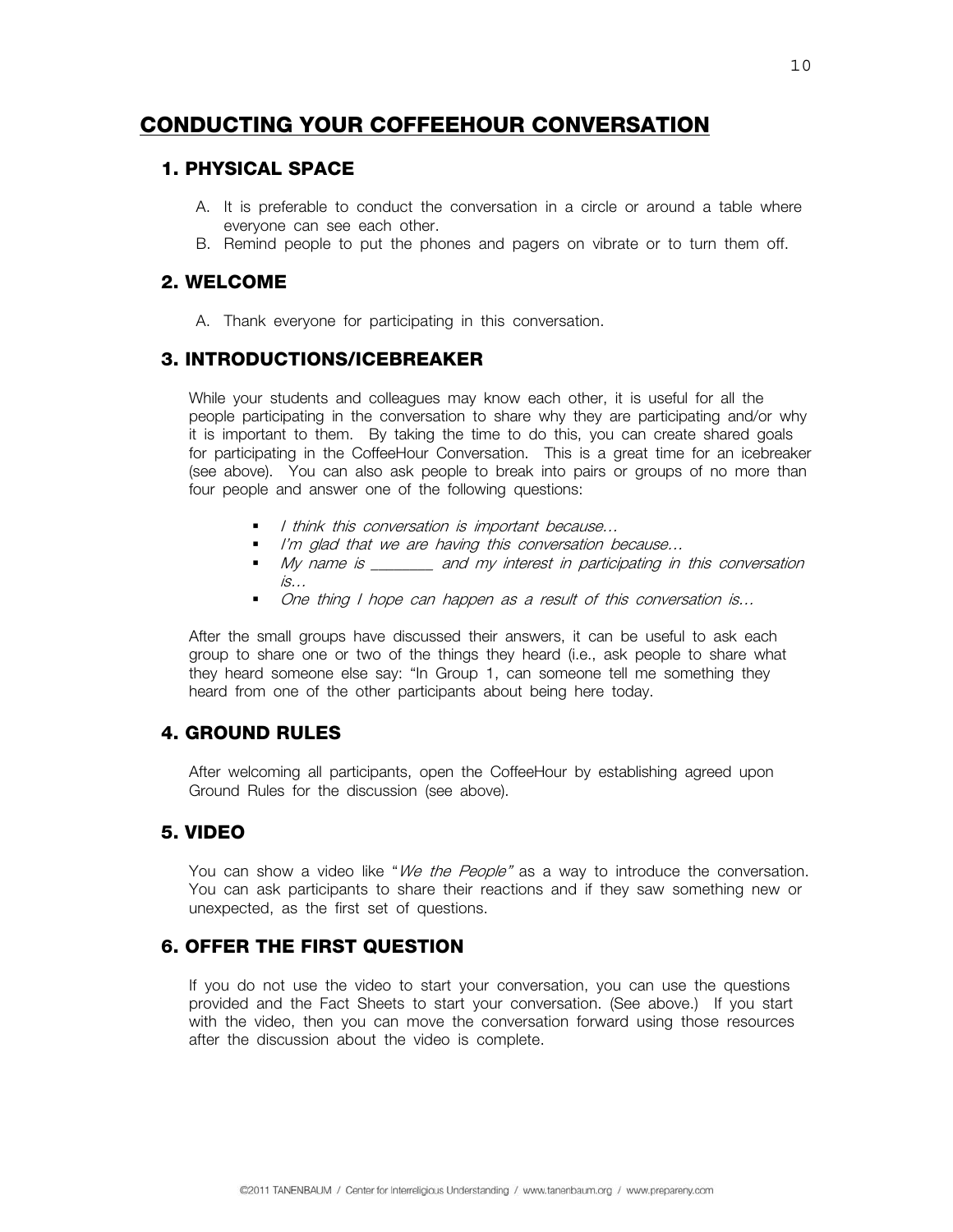- A. Discussion Groups
	- a. Whether you're working with your students or your colleagues you may consider dividing the group into smaller groups to discuss their reactions to the video or to engage with the first question. Smaller groups can contribute to participants feeling safe to share their opinions.
- B. Distribute the Fact Sheet(s) you've chosen for this conversation and give participants a few minutes to review and reference in the conversation.
- C. Ask your first (or second) question.

#### **7. ENGAGE YOUR GROUP**

It is important that each person participating in the group have the experience of being included and heard. You can model this with Active Listening. The organization 20,000 Dialogues (www.20000dialogues.org) offers the following helpful reminders for facilitators:

- A. Listen actively, look at the person speaking and "reflect back the most important thing that you heard the person say, or repeat the question they are asking but in your own words to be clear and to clarify."
- B. Make sure everyone has an opportunity to participate; invite all to share thoughts/opinions/questions, whether similar or different to what's already been said.
- C. Avoid finger-pointing or broad group generalizations
	- a. "Reassure" This is an exchange of ideas, beliefs and feelings that involve a range of issues including on faith, different faiths and cultures, so we do want people to talk about their faith and culture. As we do so, remember:
		- i. Diversity exists among members within faith groups, not just between people of different faith groups.
		- ii. Remind everyone that no one is expected to be the 'expert' or 'spokesperson' representing all people from their own faith.
		- iii. Each person is a representative of him/herself and of his/her personal experience, and is encouraged to speak from his/her own personal understanding, experience and practice.
		- iv. Remind everyone that this is *not* the place for proselytizing, attempts at conversion, or pushing one's beliefs on anyone else.
- D. "Do the best you can"—it's okay to say "I don't know" or "I'm not sure" (better that than presenting false/uncertain information as fact).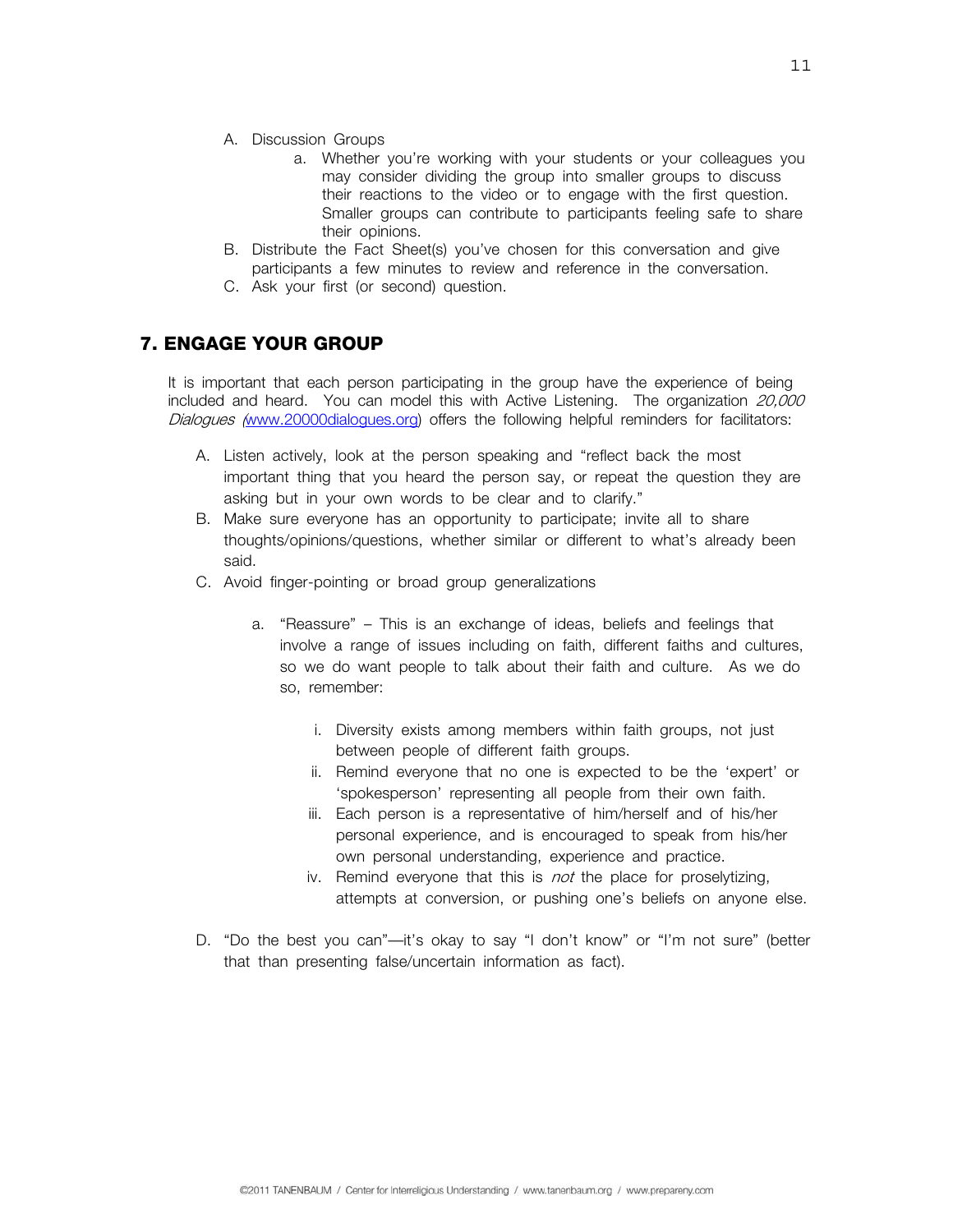Here are some helpful suggestions and reminders for managing the conversation:

- A. Start simple consider posing basic, concrete questions to start, as they can serve as the foundation to step up to deeper, more complex questions. Be sure subsequent questions encourage open-ended inquiry and allow participants to speak from their own perspectives rather than representing a group.
- B. Be organized but flexible in facilitation—let discussion widen out to include participants' own questions, but bring it back to the main topic of inquiry.
- C. Be aware of your own ideas/assumptions/opinions/agenda—Remember that you are there not only to help the group draw from the Fact Sheets and to remind them to follow the Ground Rules, but also to help them reflect together. You are not there to push a particular point of view.
- D. Always ask, never tell—avoid contributing perspectives as if you were just another participant.
- E. Don't answer participants' questions about whether their thinking is 'right' on an issue—encourage open thinking and discussion.
	- i. Don't speak after each comment or answer every question; allow participants to respond to each other.
- F. Be deliberate about how you invite comments—Raising hands might be easiest in a larger group, but allow for a more informal flow in smaller groups.
- G. Pause occasionally if necessary and say "before we proceed, I want to make sure everyone has had a chance to speak" and solicit a comment from a quieter participant.<sup>iii</sup>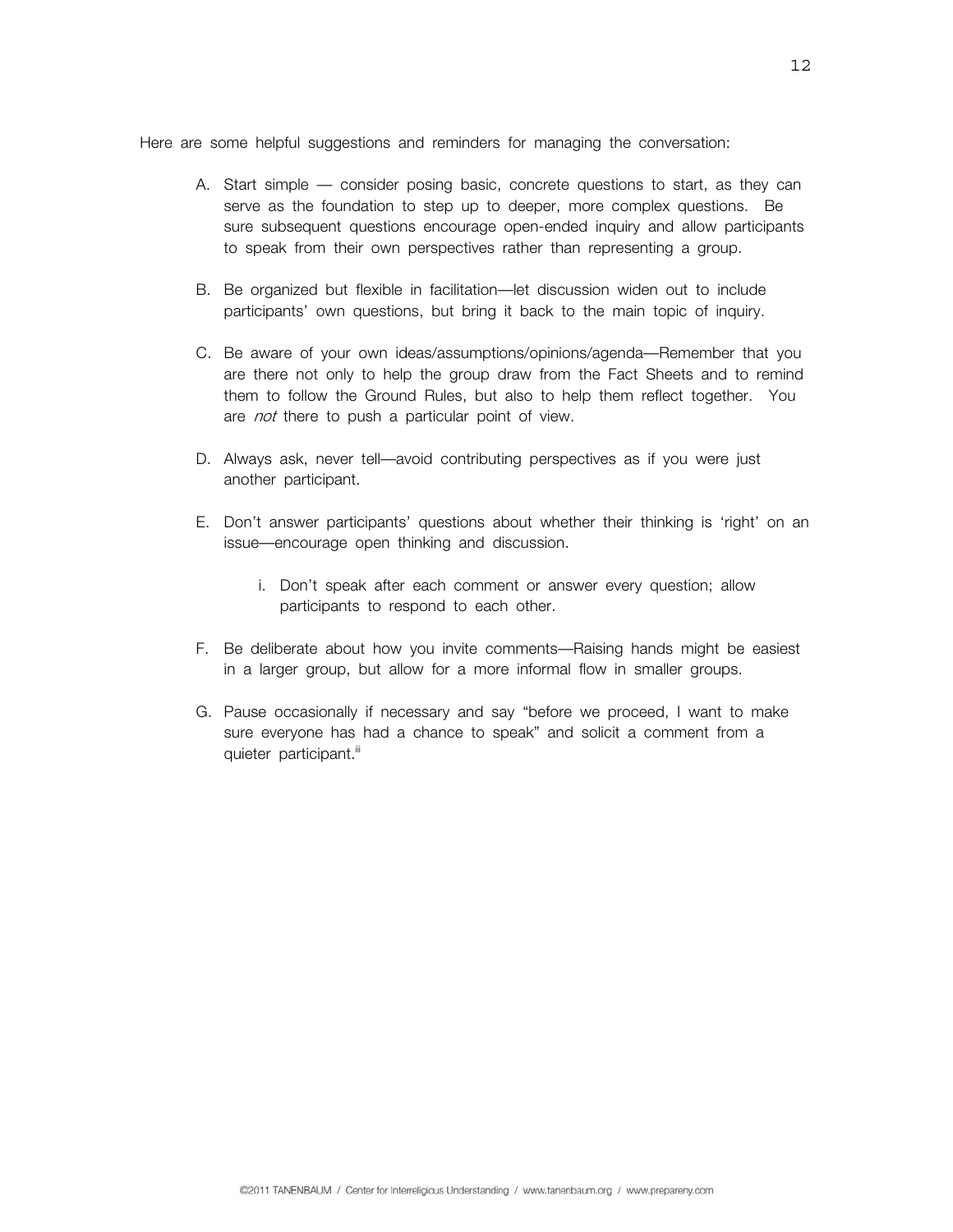## **DEBRIEF THE CONVERSATION/EVALUATION**

You can access the Evaluation Form on the Prepare NY website at prepareny.com/evalution. We've included the questions here as well to give you a head start in creating your responses. You can also use the questions you created to allow participants to reflect on what they've gained from the experience of the CoffeeHour conversation. If you took any pictures or have a video excerpt you would like to share, you can submit those at prepareny.com/CHCregistration.

Please include the following information in your evaluation:

|  | 1. School/Workplace/House of Worship: |  |  |
|--|---------------------------------------|--|--|
|--|---------------------------------------|--|--|

2. Host/Location: \_\_\_\_\_\_\_\_\_\_\_\_\_\_\_\_\_\_\_\_\_\_\_\_\_\_\_\_\_\_\_\_\_\_\_\_\_\_\_\_\_\_\_\_\_\_\_\_\_\_\_\_\_\_\_\_\_\_

- 3. Date of CoffeeHour Conversation:  $\overline{\phantom{a}}$
- 4. Name of facilitator(s): \_\_\_\_\_\_\_\_\_\_\_\_\_\_\_\_\_\_\_\_\_\_\_\_\_\_\_\_\_\_\_\_\_\_\_\_\_\_\_\_\_\_\_\_\_\_\_\_\_\_\_\_
- 5. Number of attendees:
- 6. Questions used:
	- A. \_\_\_\_\_\_\_\_\_\_\_\_\_\_\_\_\_\_\_\_\_\_\_\_\_\_\_\_\_\_\_\_\_\_\_\_\_\_\_\_\_\_\_\_\_\_\_\_\_\_\_\_\_\_\_\_\_\_\_\_\_\_\_\_\_ B. \_\_\_\_\_\_\_\_\_\_\_\_\_\_\_\_\_\_\_\_\_\_\_\_\_\_\_\_\_\_\_\_\_\_\_\_\_\_\_\_\_\_\_\_\_\_\_\_\_\_\_\_\_\_\_\_\_\_\_\_\_\_\_\_\_ C. \_\_\_\_\_\_\_\_\_\_\_\_\_\_\_\_\_\_\_\_\_\_\_\_\_\_\_\_\_\_\_\_\_\_\_\_\_\_\_\_\_\_\_\_\_\_\_\_\_\_\_\_\_\_\_\_\_\_\_\_\_\_\_\_\_
- 7. Fact Sheets used:
	- A. \_\_\_\_\_\_\_\_\_\_\_\_\_\_\_\_\_\_\_\_\_\_\_\_\_\_\_\_\_\_\_\_\_\_\_\_\_\_\_\_\_\_\_\_\_\_\_\_\_\_\_\_\_\_\_\_\_\_\_\_\_\_\_\_\_ B. \_\_\_\_\_\_\_\_\_\_\_\_\_\_\_\_\_\_\_\_\_\_\_\_\_\_\_\_\_\_\_\_\_\_\_\_\_\_\_\_\_\_\_\_\_\_\_\_\_\_\_\_\_\_\_\_\_\_\_\_\_\_\_\_\_  $C.$
- 8. What did participants say they learned from the the CoffeeHour Conversation experience?
- 9. What did participants want to know more about?
- 10. Did the participants share anything about changes in their thinking about people of other religious backgrounds?
- 11. Did participants share any actions they plan to take to increase understanding of others based on their experience in the CoffeeHour Conversation?